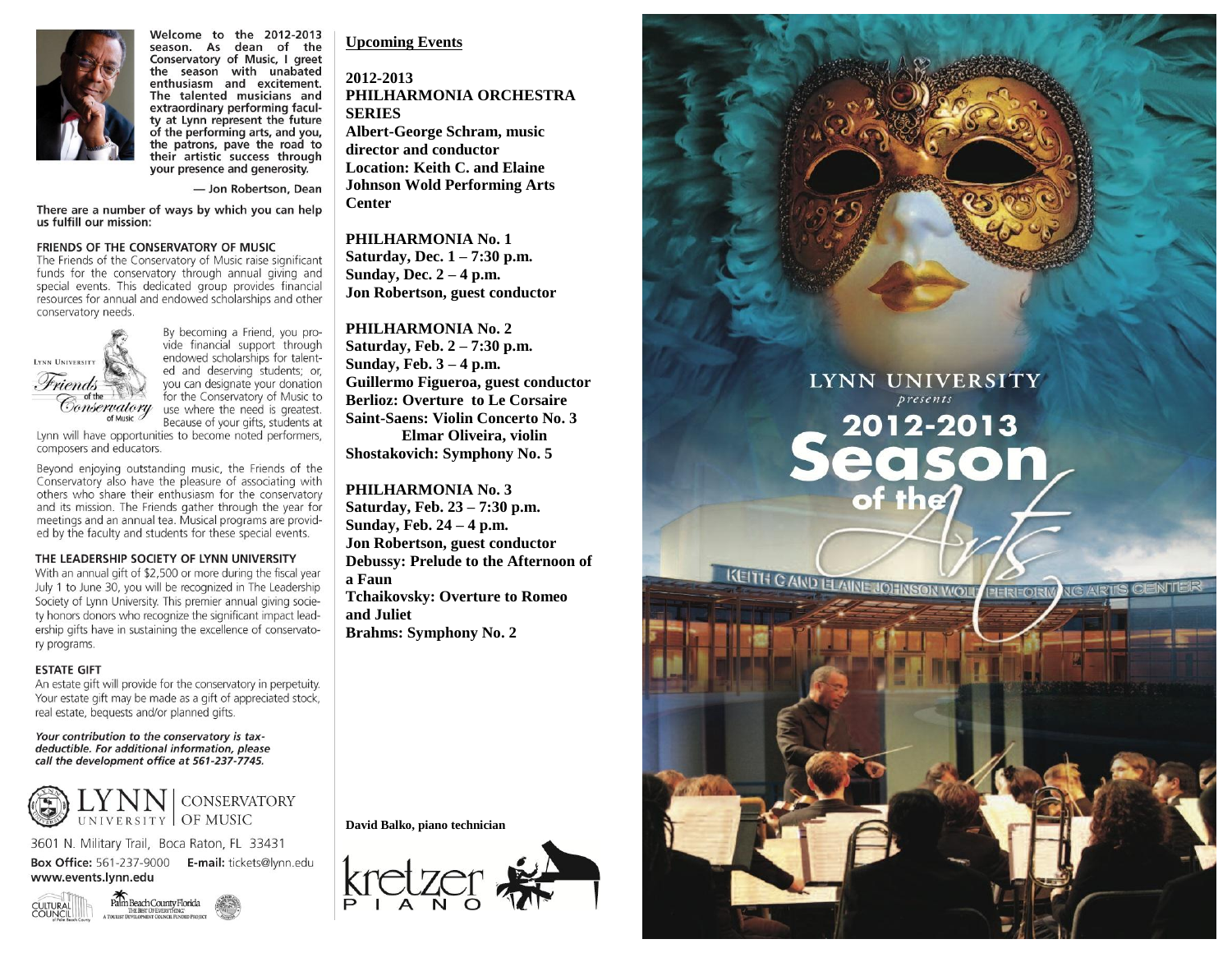# **THIRD ANNUAL COLLABORATIVE SPOTLIGHT Thursday, Dec. 6 at 7:30 p.m. Amarnick-Goldstein Concert Hall Boca Raton, Fla.**

## **PROGRAM**

| Variations on a Theme by Haydn, Op.56b | <b>Johannes Brahms</b> |
|----------------------------------------|------------------------|
| Thema. Chorale St. Antoni. Andante     | $(1833 - 1897)$        |
| Variation 1. Andante con moto          |                        |
| Variation 2. Vivace con moto           |                        |
| Variation 3. Con moto                  |                        |
| Variation 4. Andante                   |                        |
| Variation 5. Poco presto               |                        |

*Variation 6. Vivace Variation 7. Grazioso Variation 8. Poco Presto Finale. Andante*

Lisa Leonard and Jon Robertson, piano

### **Violin Sonata No. 1 in G Major, Op. 78 Johannes Brahms**

*Vivace ma non troppo Adagio Allegro molto moderato*

Elmar Oliveira, violin Lisa Leonard, piano

### **INTERMISSION**

Mr. Oliveira has received honorary doctorates from the Manhattan School of Music and Binghamton University as well as the Order of Santiago, Portugal's highest civilian honor. Elmar Oliveira performs on an instrument known as the "Stretton", made ca. 1729-30 by Giuseppe Guarneri del Gesu, and on several other violins by outstanding contemporary makers. Mr Oliveira is a Distinguished Artist in Residence at the Lynn University Conservatory of Music in Boca Raton, Florida.

**Maestro Jon Robertson** enjoys a distinguished career, both as a pianist, conductor and academician. He was awarded full scholarship six consecutive years to The Juilliard School of Music, earning a B.M., M.S., and D.M.A. degrees in piano performance as a student of Beveridge Webster. After completing a Masters Degree at The Juilliard, he was appointed Chair of the Department of Music at Oakwood College in Huntsville, Alabama. In 1970, Robertson returned to The Juilliard as a Ford Foundation Scholar to complete his Doctorate of Musical Arts. In 1972, Robertson became Chair of the Thayer Conservatory of Music at Atlantic Union College, in Massachusetts. Robertson traveled to Europe as a conducting fellow of Herbert Blomstedt, conductor of the Dresden Staatskapelle. He became Conductor and Music Director of the Kristiansand Symphony Orchestra in Norway in 1979 and served until 1987. In 1982 Maestro Robertson became the Conductor and Music Director of the Redlands Symphony Orchestra. As guest conductor, Maestro Robertson has conducted orchestras nationally and internationally, among others, the San Francisco Symphony at Stern Grove and in Davies Hall, the Beijing Central Philharmonic in China, the Cairo Symphony Orchestra in Egypt and was the principal guest conductor of the Armenian Philharmonic Orchestra in Yerevan from 1995-98. Maestro Robertson has also conducted the Bratislava Chamber Orchestra, at the Pianofest Austria at Bad Aussee, Austria, and most recently in South Africa, at the University of Stellenbosch International Festival. Recently, Robertson was honored as the 2010 Lifetime Achievement Award recipient from the National Society of Arts and Letters. Dr. Jon Robertson is presently Dean of the Lynn Conservatory of Music.

**Past Collaborative Spotlights 2011 American Brass Quintet 2010 American Chamber Masterpieces funded by the NEA**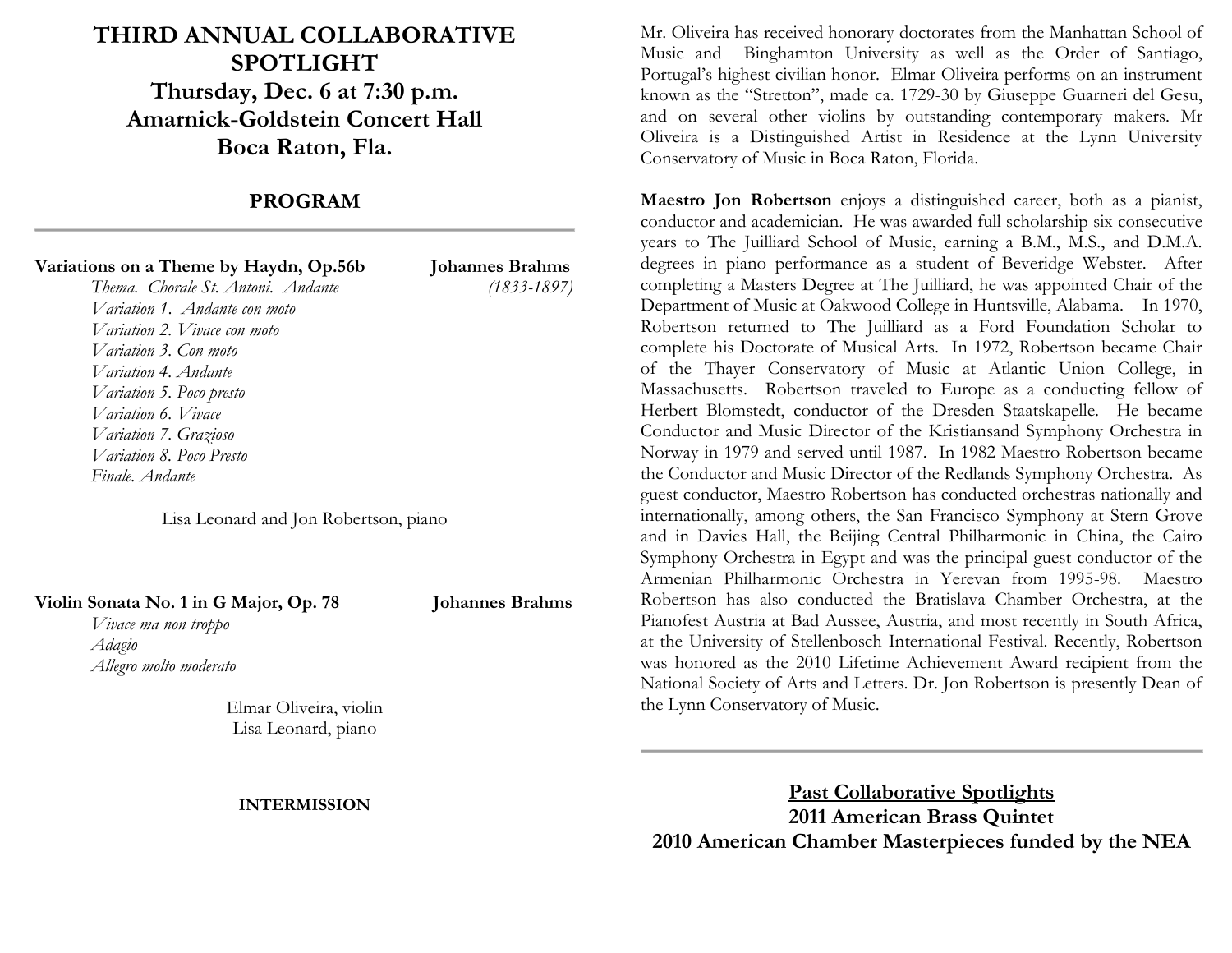She can be heard on the Klavier, Centaur, and Summit labels and has been featured on Japan's NHK television network. A native of Washington D.C., Ms. Leonard received her M.M. and B.M. from the Manhattan School of Music where she was the premiere recipient of both the Rubinstein and Balsam awards, two of the highest awards given. Her former teachers include Marc Silverman, Suzanne W. Guy, Eric Larsen, Isidore Cohen, Thomas Schumacher, Cynthia Phelps, David Geber and the Meadowmount Trio.

**Elmar Oliveira** is one of the most commanding violinists of our time, with his unsurpassed combination of impeccable artistry and old-world elegance. Mr. Oliveira is one of the few major artists committed to the entire spectrum of the violin world – constantly expanding traditional repertoire boundaries as a champion of contemporary music and rarely-heard works of the past, devoting energy to the development of the young artists of tomorrow, and enthusiastically supporting the art of modern violin and bow makers. Among his generation's most honored artists, Elmar Oliveira remains the first and only American violinist to win the Gold Medal at Moscow's Tchaikovsky International Competition. He is also the first violinist to receive the coveted Avery Fisher Prize, in addition to capturing First Prizes at the Naumburg international Competition and the G.B. Dealey Competition. Mr. Oliveira has become a familiar and much-admired figure at the world's foremost concert venues. His rigorous international itinerary includes appearances in recital and with most of the world's greatest orchestras, including the Zurich Tonhalle, Cleveland, Philadelphia, Leipzig, Gewandhaus Orchestras; the New York, Helsinki, Los Angeles and London Philharmonic Orchestras; and the San Francisco, Saint Louis, Boston, and Chicago Symphony Orchestras. He has also extensively toured Asia, South America, Australia and New Zealand. Mr. Oliveira's repertoire is among the most diverse of any of today's preeminent

artists. He has premiered works by such distinguished composers as Penderecki, Gould, Laderman, Wuorinen, Tower, Kernis, Panufnik, Lees, Flagello, Rosenman, Aitken, and Yardumian. He has also performed seldom-heard concerti by Ginastera, Rautavaara, Achron, Joachim, and many others. A prodigious recording artist, he is a three time Grammy nominee. His discography on Artek, Angel, SONY Masterworks, Vox, Delos, IMP, Naxos, Ondine, and Melodiya ranges widely from works by Bach and Vivaldi to the present. His best-selling recording of the Rautavaara Violin Concerto with the Helsinki Philharmonic (Ondine) won a Cannes Classical Award and has appeared on *Gramophone's* "Editor's Choice" and other Best Recordings lists around the world. He was also a Grammy nominee for his CD of the Barber Concerto with Leonard Slatkin and the Saint Louis Symphony as well as the Ernest Bloch and Benjamin Lees Concerti with John McLaughlin Williams and the National Orchestra of Ukraine.

**Piano Quartet No.1 in G Minor, Op.25 Johannes Brahms** 

*Allegro Intermezzo (Allegro ma non troppo) Andante con moto Rondo alla Zingarese*

> Carol Cole, violin Ralph Fielding, viola David Cole, cello Lisa Leonard, piano

## **BIOGRAPHIES**

Violinist **Carol Cole** has appeared at major music centers in twenty-two countries and twenty-five US States as soloist, chamber musician and orchestra leader, with critical praise for her musical artistry. "She knows how to capture the hearts of her listeners"; Messaggero, Italy. She has performed in many prestigious music festivals including the Spoleto Festival of Two Worlds, Italy; Jeunesses Musicales, Belgrade; Grand Teton, Wyoming; Festival Miami; Philadelphia's Mozart on the Square; and the String Seminar, Carnegie Hall. For twelve summers she was an artist faculty member at the Indiana University's Music Festival and String Academy. Carol has collaborated with the most distinguished artists of our time, including: Leon Fleisher, Yehudi Menuhin, Mstislav Rostropovich, Luciano Pavarotti, Claudio Abbado, and Leonard Bernstein. Carol was a member of the Vancouver Symphony, La Scala of Milano, RAI Orchestra of Torino, Philadelphia Opera, leader and solo violinist of I Solisti Aquilani, and the associate concertmaster of the Florida Philharmonic and Florida Grand Opera. Recordings on Bongiovanni, Harmonia Mundi, and Eurartists. At the Curtis Institute of Music she studied with Arnold Steinhardt and chamber music with members of the Guarneri, Budapest and Curtis string quartets. Master classes with Joseph Gingold and Dorothy Delay. As winner of the San Francisco Symphony Young Artist competition, Carol made her debut with the San Francisco Symphony at age 13. She won top prizes in many violin competitions including: the Stressa International competition and the Performers of Connecticut Chamber Music competition at Yale University. Recent appearances include performances with Ensemble M on Whidbey Island, WA., and in Philadelphia with members of the Philadelphia Orchestra, a duo recital with David Cole along with master classes given at the Central Conservatory of Music in Beijing, China, and performances of the Beethoven Triple Concerto with David Cole, Jon Robertson and the Lynn Philharmonia Orchestra conducted by John Nelson.